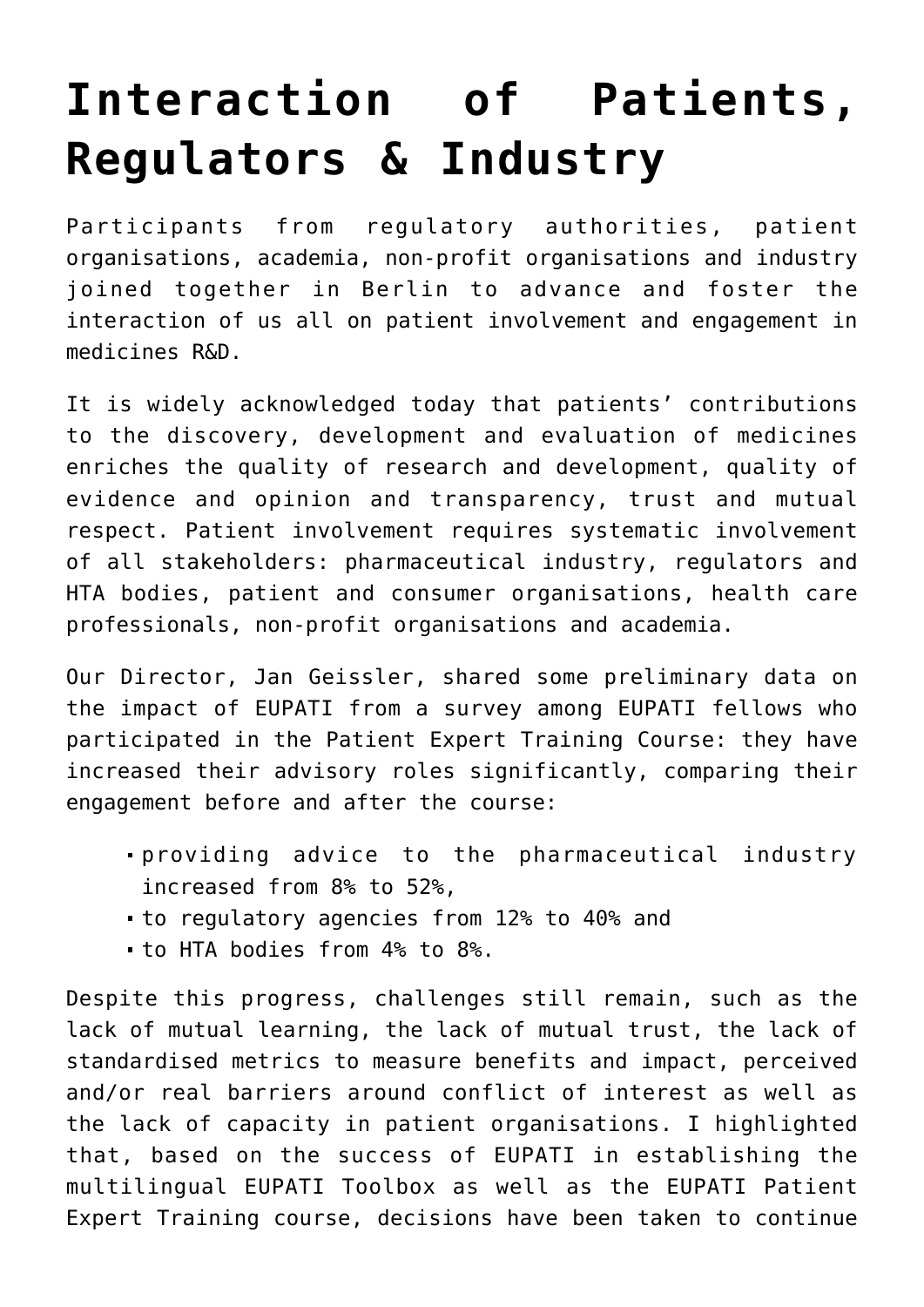beyond 2016 as the only dedicated training structure and trusted brand on patient involvement in medicines R&D. The long-term sustainability of EUPATI is of major public interest, but securing public funding beyond the current IMIfunded project phase remains a challenge.

**Isabelle Moulon, from EMA,** highlighted that patients can engage in various ways in regulatory processes: they can be members of committees, act as representatives of an organisation or be individual experts, and she clarified how declarations of interests are evaluated for each of these roles. EMA has established a network of European patients' and consumers' organisations for collaboration on various topics. The EMA Patients' and Consumers' Working Party (PCWP) plays a key role in enabling these interactions. To support the best possible cooperation EMA recognises that patients involved with the Agency need to have adequate knowledge of the work of the Agency and therefore provides various training opportunities, also referencing EUPATI initiatives.

**Matthias Gottwald, from Bayer,** presented a practical "roadmap" for patient involvement in all steps of the R&D process. He also shared some preliminary findings from a DIA-Tufts University study:

- out of 20 pharmaceutical companies, only three consider themselves "very patient-centric" and
- four "not very patient-centric",
- most are "somewhat patient-centric".

The top planned initiatives were adaptive trial designs and adaptive licensing. The patient engagement function is placed differently in companies and mostly in clinical operations or clinical development. Corporate drivers to create a patient engagement function are company commitment and clear benefits for process improvement. Challenges for patient involvement in R&D are: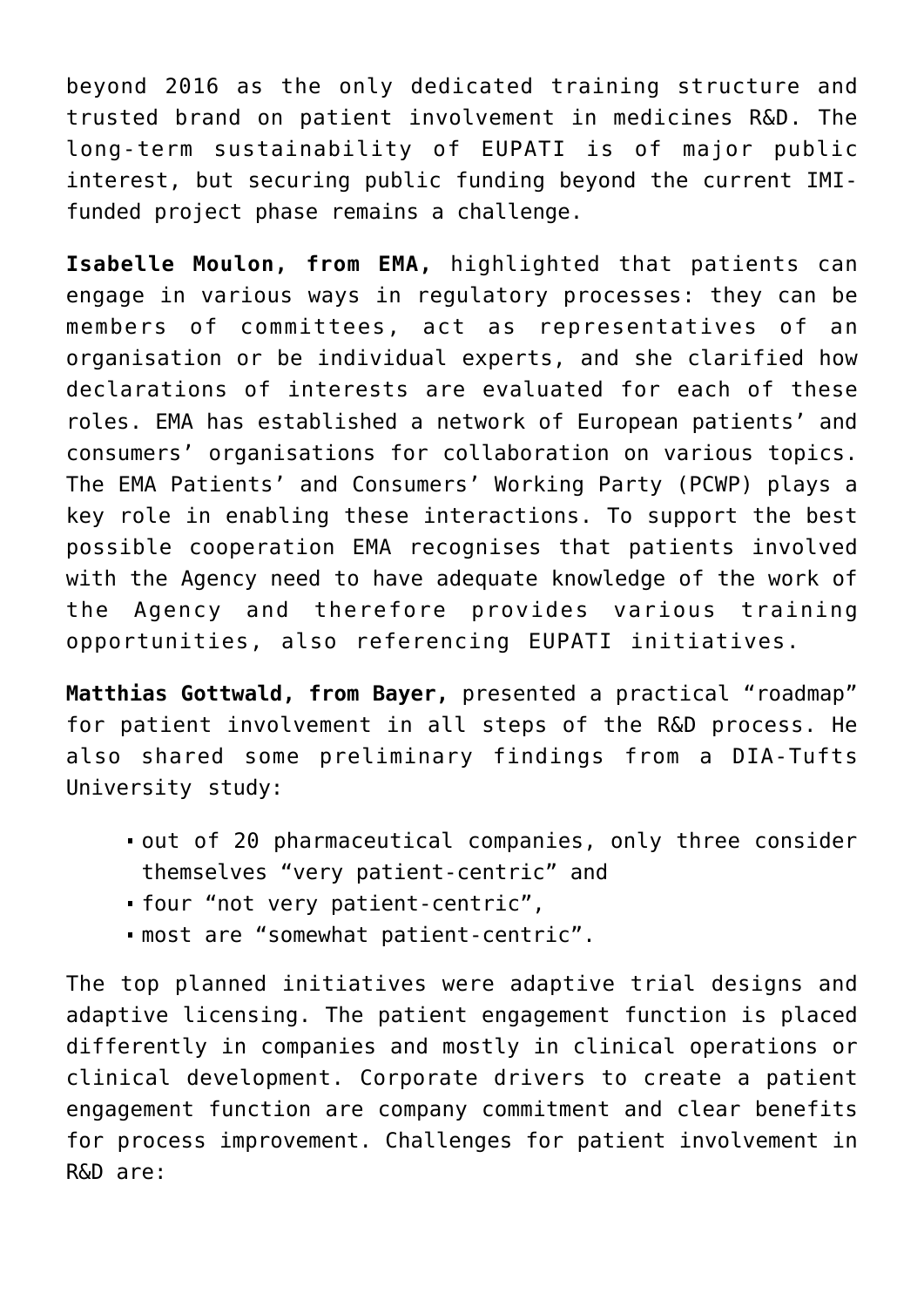- concerns of patient independence,
- need for comprehensive guidance addressing all stakeholders,
- no infrastructure for "matchmaking",
- no consolidated approach for patient involvement in industry and
- no metrics for impact assessment.

## **Two working groups – one on industry, the other on regulatory bodies**

According to the Industry group, there is a need to gain more clarity on the conflict-of-interest question in order to be able to engage patients in an appropriate way. There is also a need to set a standard for compensation and fees across the industry. All industry partners are interested in a common framework for patient involvement across all stakeholders. It is time now to build upon what EUPATI has already done and develop clear, more detailed processes. Industry is willing to share best practices but need a platform to do so. Demonstrating value is also of utmost importance and perhaps this could be done by extracting metrics from existing case studies. Industry is eager to move forward and to have regulators be part of this journey of taking patient engagement to the next level.

The Regulatory group unveiled the very different approaches to patient involvement nationally and in EMA, as presented in case studies and discussions, and a need to continue that dialogue. What kind of patients/patient groups should be involved? And where in the work process is it useful? How to compensate participants? Sharing experience and developing best practices are needed, and EUPATI agreed to the start of a more structured exchange of experiences on patient involvement in regulatory affairs. Most national cooperation currently is informal and while there are some legal provisions, a wider consensus on processes and a legal framework may help. Commonly accepted outcome metrics on the value of patient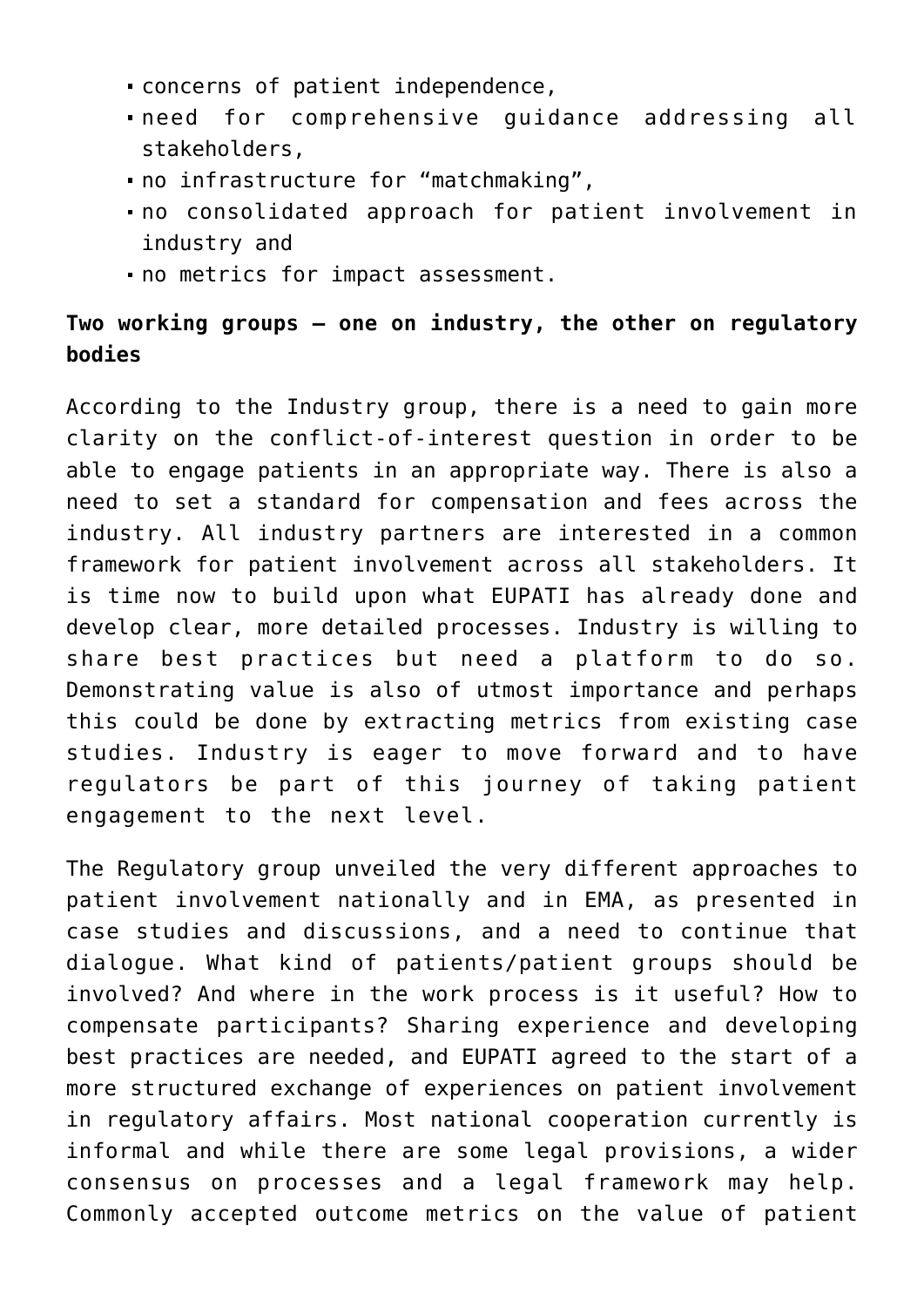involvement is needed.

**In the plenary**, we considered the need of widening the EUPATI target audience: training could be expanded to hospitals, regulators, industry and other healthcare professionals, which will also help to further build collaboration and trust. Furthermore, there is a need for a matchmaking tool to connect patients to projects. EUPATI currently has a 'match-making' section online to connect stakeholders to projects and enable a two-way dialogue between stakeholders. Can this be built on?

Specifically for IMI and the future, the call topic text has been revised to indicate where patients can engage. The IMI Joint Undertaking also proactively indicates the role of patients when it launches its calls. Currently learnings are being gathered from the two projects where patients were involved. Patients who would like to get involved in IMI projects are requested to make sure that they are registered in the database.

## *The take home messages:*

More clarity and common understanding is needed on the demands, expectations and restrictions on patient representatives in different roles as members of committees, acting as representatives of an organization, or being individual experts.

Should the EUPATI training be expanded to other target groups in addition to patients? And can IMI involve patients more proactively, e.g., through its new IMI Patient Engagement Strategy?

The very different approaches to patient involvement in national competent authorities and in EMA need to be aligned on the basis of more knowledge of current experiences and best practices, leading potentially to a more systematic involvement in the daily work of the national and European agencies. This will be taken forward in the European medicines